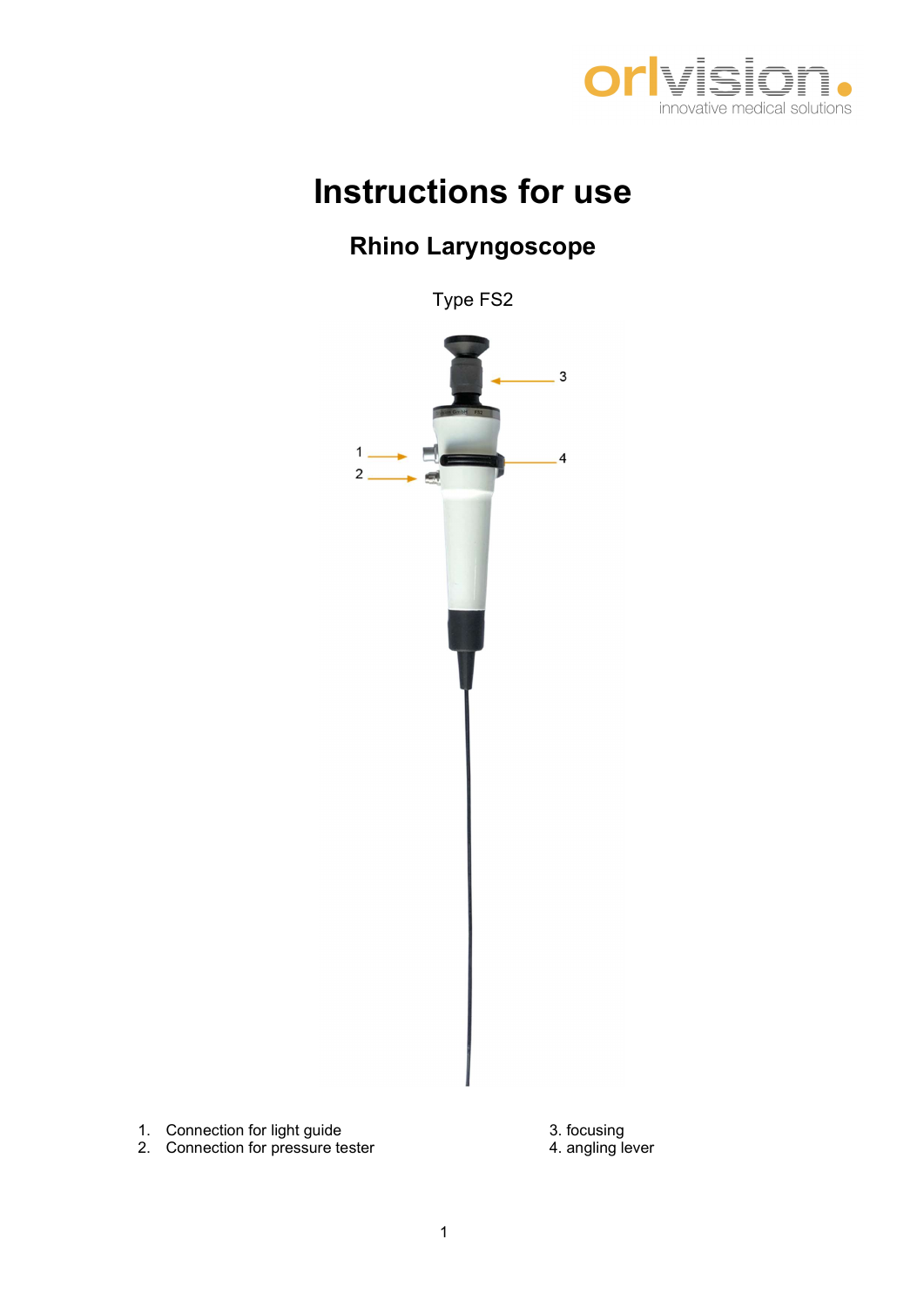

### **Content**

| 1              |                                                                  |  |
|----------------|------------------------------------------------------------------|--|
| $\overline{2}$ |                                                                  |  |
| 3              |                                                                  |  |
| 4              |                                                                  |  |
|                | 4.1<br>4.2<br>4.3<br>4.4                                         |  |
| 5              |                                                                  |  |
|                | 5.1<br>5.2<br>5.3                                                |  |
| 6              |                                                                  |  |
|                | 6.1<br>6.2                                                       |  |
| $7^{\circ}$    |                                                                  |  |
|                | 7.1<br>7.1.1.<br>7.1.2.<br>7.1.3.<br>7.2<br>7.2.1.<br>7.3<br>7.4 |  |
| 8              |                                                                  |  |
| 9              | 8.1<br>8.2                                                       |  |
|                |                                                                  |  |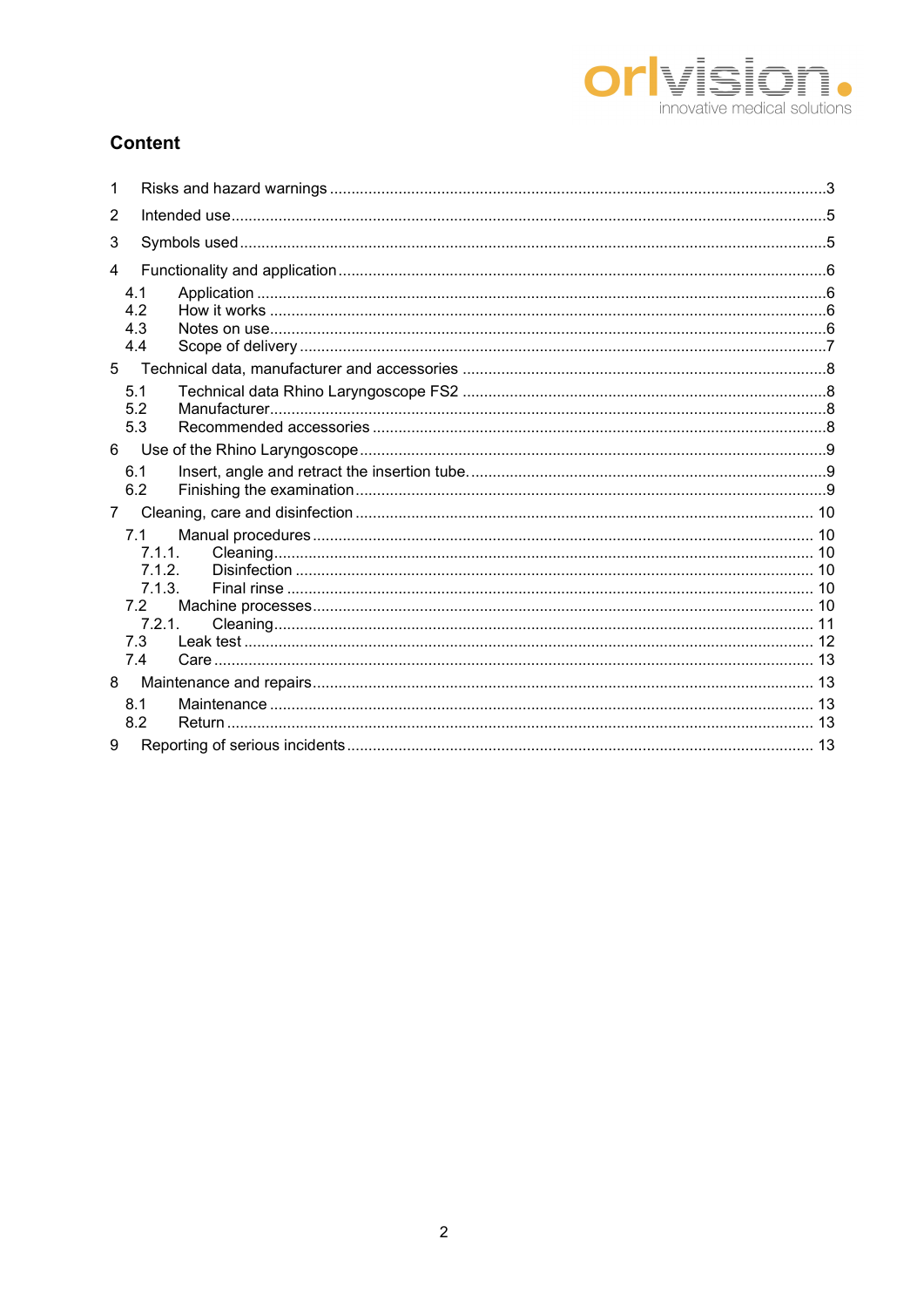

### 1 Risks and hazard warnings

- 1. Please first check the packaging, the Rhino Laryngoscope and the accessories for completeness and shipping damage. In case of damage, make a note of the damage and notify your dealer or the manufacturer.
- 2. Use the Rhino Laryngoscope only for its intended purpose, in accordance with the regulations of the MPG, in accordance with the generally recognised rules of technology, as well as in accordance with the valid work safety and accident prevention regulations.
- 3. In particular, only use medically approved light sources for connection to the Rhino Laryngoscope.
- 4. Before using the Rhino Laryngoscope, visually inspect it to ensure that it is in good working order and condition. The Rhino Laryngoscope is a high-quality precision-mechanical-optical instrument; handle it with care.



Do not use the Rhino Laryngoscope if it has any defects that could endanger patients, users or third parties, e.g. sharp edges or burrs caused by damage. damage.



### Caution:

Do not use the Rhino Laryngoscope if it is leaking. (See chapter Cleaning, care and disinfection). Serious infections may otherwise occur.



### Caution:

Handle pointed or sharp objects such as scalpels or needles with care in the vicinity of the Rhino Laryngoscope so that no mechanical damage could be caused to the endoscope or the insertion tube. This applies in particular to insertion into a disinfection bath.



Do not look directly into the light exit at the distal end. The energy of connected light sources can cause eye damage. In particular, the laryngoscope must not be used for eye examinations contrary to its intended use.

# Caution:

Likewise, do not look into the light emission of a suitable light source, the radiation is even higher.



The Rhino Laryngoscope may only be used by persons who, on the basis of their training or knowledge and practical experience, can guarantee proper handling.



In case of prolonged or improper use (sharp bending of the flexible insertion tube), damage to the light guides and image guides (breakage) can lead to a reduction in illumination and a reduction in the transmitted pixels in the observation room.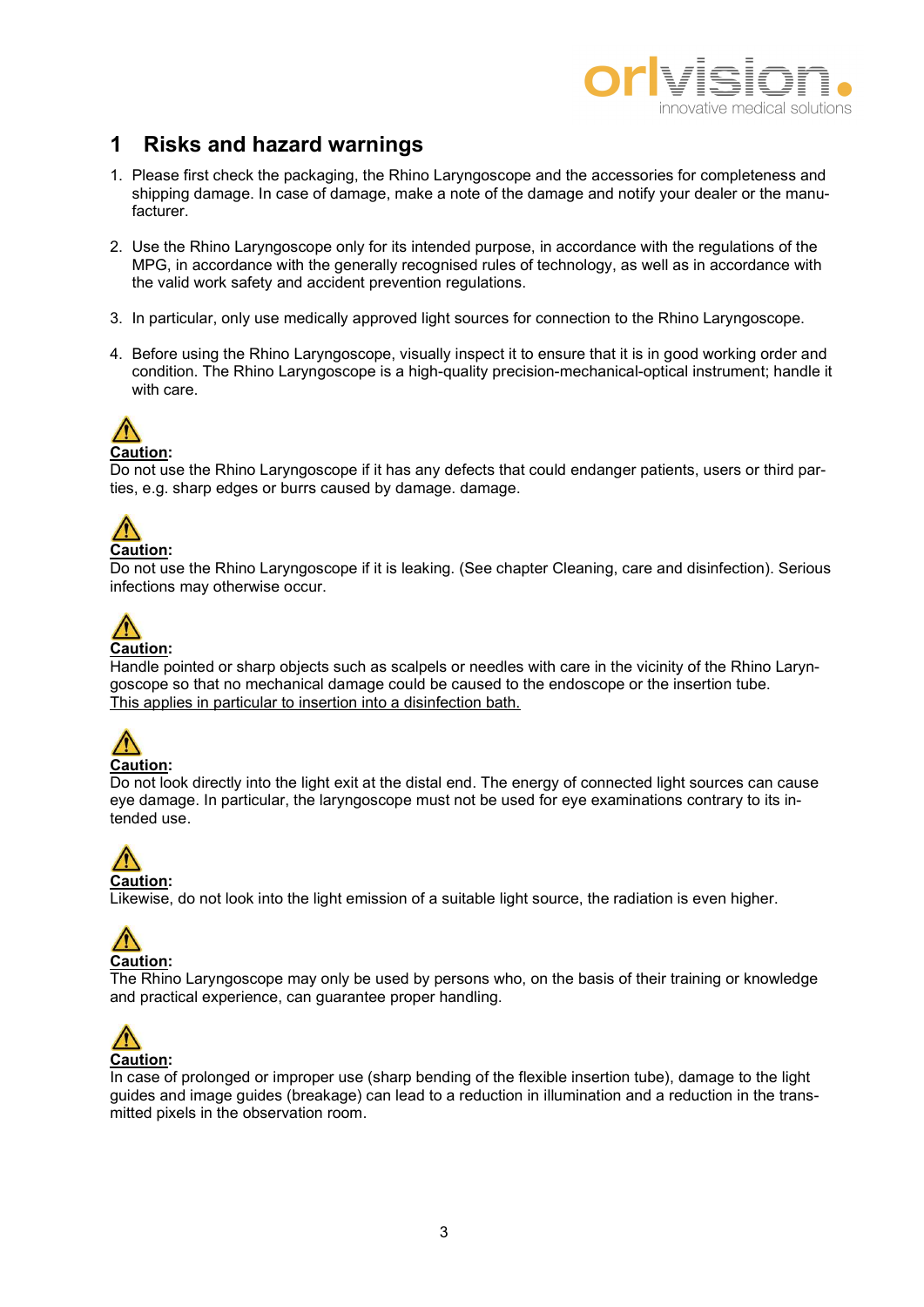



Avoid direct sunlight, sudden strong temperature fluctuations or mechanical stresses such as hard impacts and kinking of the insertion tube.



The operational safety and usability of the medical device depend not only on your skills, but also on the care of the device. Regular cleaning and care are therefore necessary (see chapter Cleaning, care and disinfection).



Qualified service and the use of original spare parts guarantee that the operational safety, usability and value of your medical device are maintained.



Before using the laryngoscope, make sure that it is working properly, especially that the images are transmitted correctly without too many missing parts.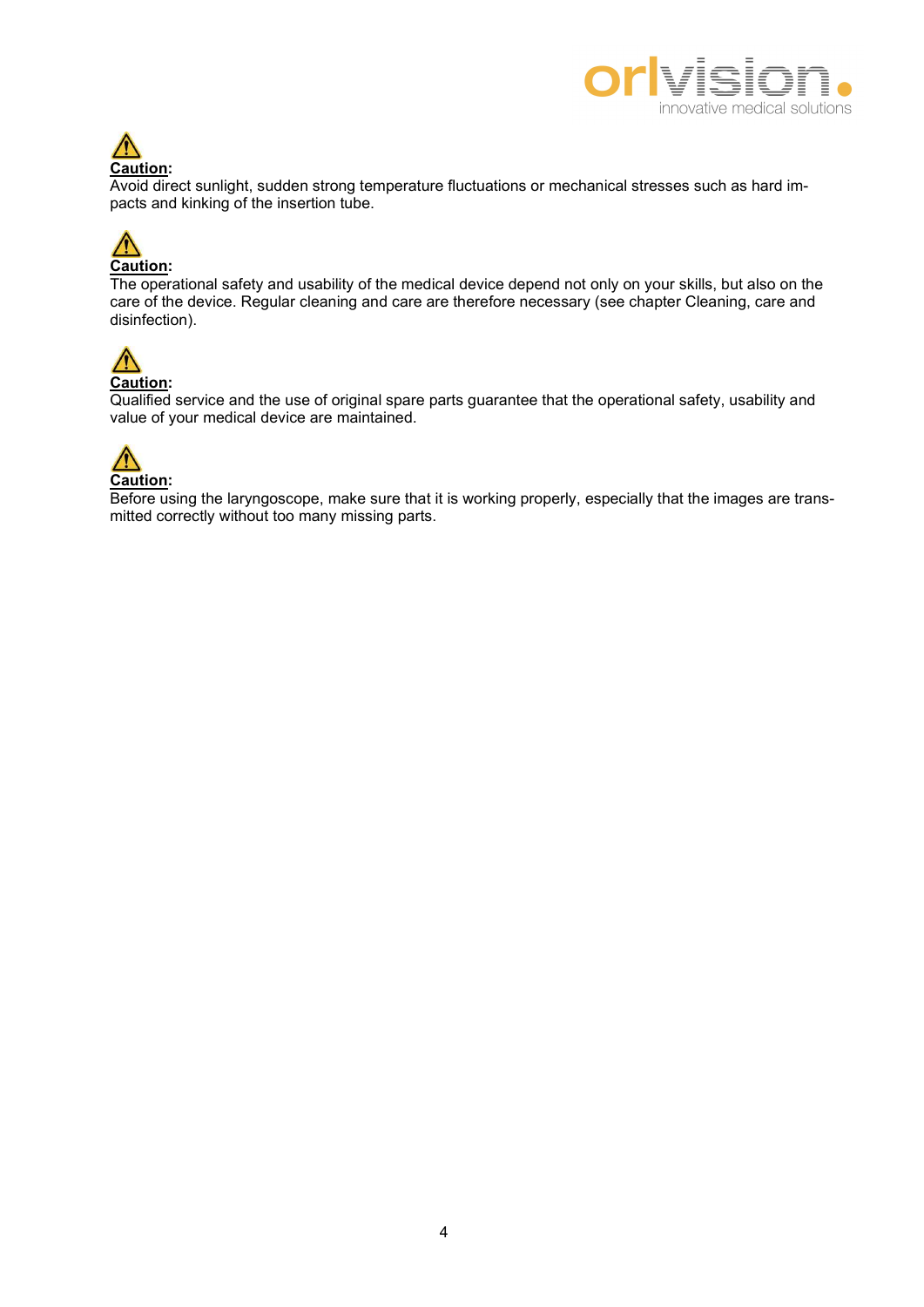

### 2 Intended use

The Rhino Laryngoscope FS2 is used for endoscopic examinations in human ear, nose and throat medicine.ear medicine. The flexible Rhino Laryngoscopes can be used to examine the nose, pharynx and larynx, nasal cavities and nasopharynx.

The Rhino Laryngoscope is not intended for the examination of the paranasal sinuses and the lower larynx.larynx area.

It is used exclusively in medical practices and clinics by staff specially trained in handling endoscopes. trained in handling endoscopes.



Caution:

The Rhino Laryngoscope FS2 may only be used on persons who have a sufficiently large body opening for the insertion of the insertion tube. This is particularly important nasal examinations in children.

The optical quality of the endoscope is only quaranteed in the image plane area. If you focus outside the sharp image plane area, it is possible to detect foreign particles within the optical system.

This is not a quality defect, but a design-related optical effect.

### 3 Symbols used

The symbols used have the following meaning

|       | On the type plate: Attention, follow instructions for use     |
|-------|---------------------------------------------------------------|
|       | In the instructions for use: Caution, general danger area     |
| IP 68 | Unit is dust-tight and protected against permanent submersion |
| MD    | Device is a medical device                                    |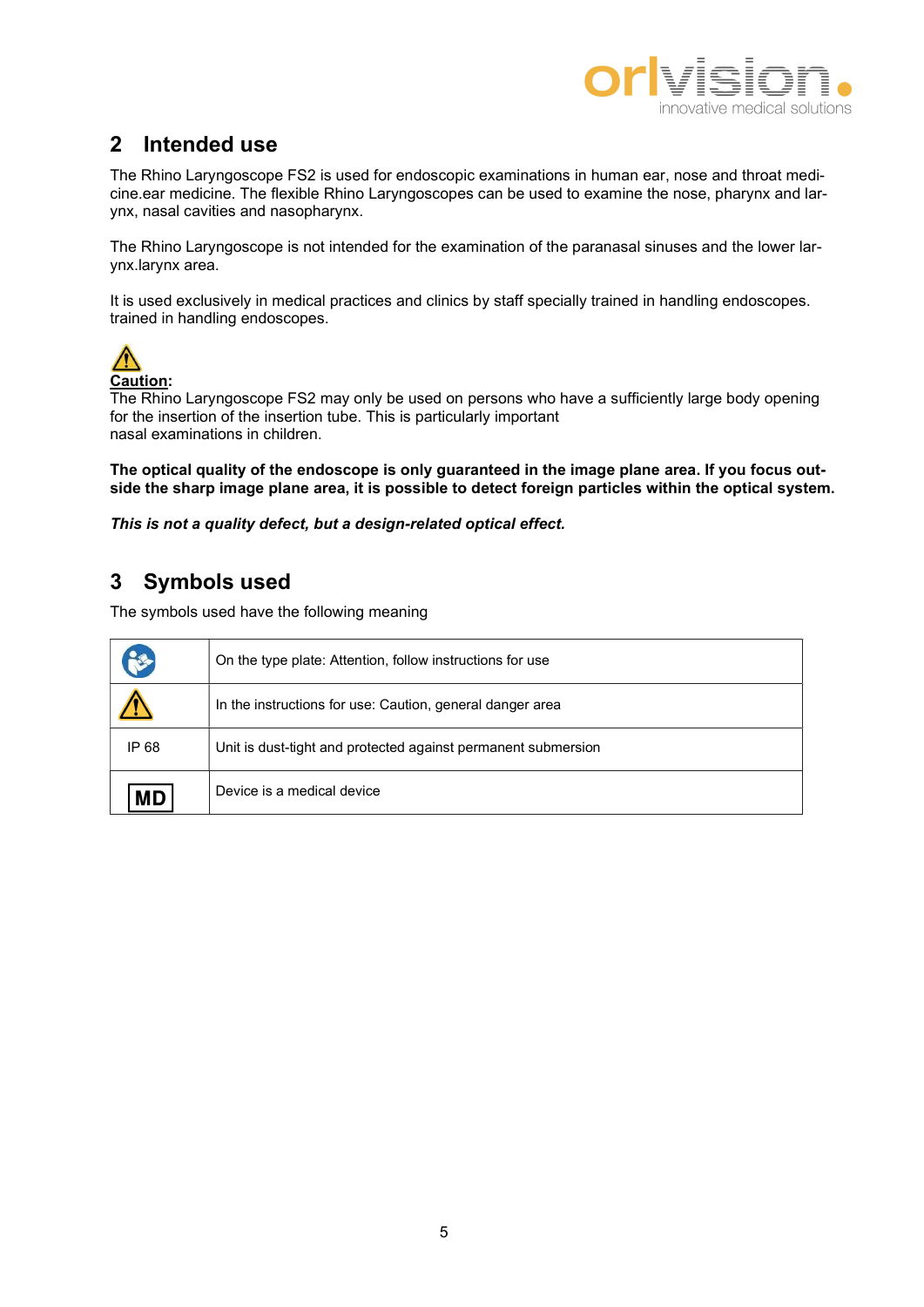

### 4 Functionality and application

### 4.1 Application

The flexible Rhino Laryngoscopes FS2 of orlvision GmbH (hereinafter referred to as orlvision) are highquality medical devices. They are used for endoscopic examination in human ear, nose and throat medicine. ear, nose and throat medicine. The flexible Rhino Laryngoscopes can be used to examine the nasopharynx. can be examined.

### 4.2 How it works

The Rhino Laryngoscope is a fibre-optic endoscope and has an optical focusing and imaging unit as well as an image guide. The image is captured at the distal end, guided via the image guide into the optical unit (multiple lens system) and can be viewed through the eyepiece. The image is focused at the focal point. At the distal end of the Rhino Laryngoscope is the exit of a light guide that illuminates the observation region.

The light for illuminating the observation region is supplied by a light guide via the light guide plug from an external light source. The distal end of the insertion tube can be angled in a range of  $130^{\circ}$ ±by operating the angulation lever.

### 4.3 Notes on use

The instructions for use explain how to operate the medical device safely, properly and effectively. Please read the instructions for use before putting the device into operation, starting with the chapter on risks and hazard warnings. Keep the instructions close to the device. Observe the ambient conditions specified in the technical data.

The instructions for use do not replace the corresponding basic medical and technical knowledge. The user may have to acquire such knowledge in special advanced training courses.

orlvision accepts no liability for diagnoses and interpretations of findings made with the aid of medical products acquired from orlvision. The acquisition of medical expertise and its diagnostic and therapeutic consequences are the sole responsibility of the user of the medical product.

Before each use, test the direction of movement of the bailing unit by operating the bailing lever to avoid an incorrect bailing direction.

We recommend the use of a lubricant on the shaft before inserting the shaft into the nasal cavity to be examined.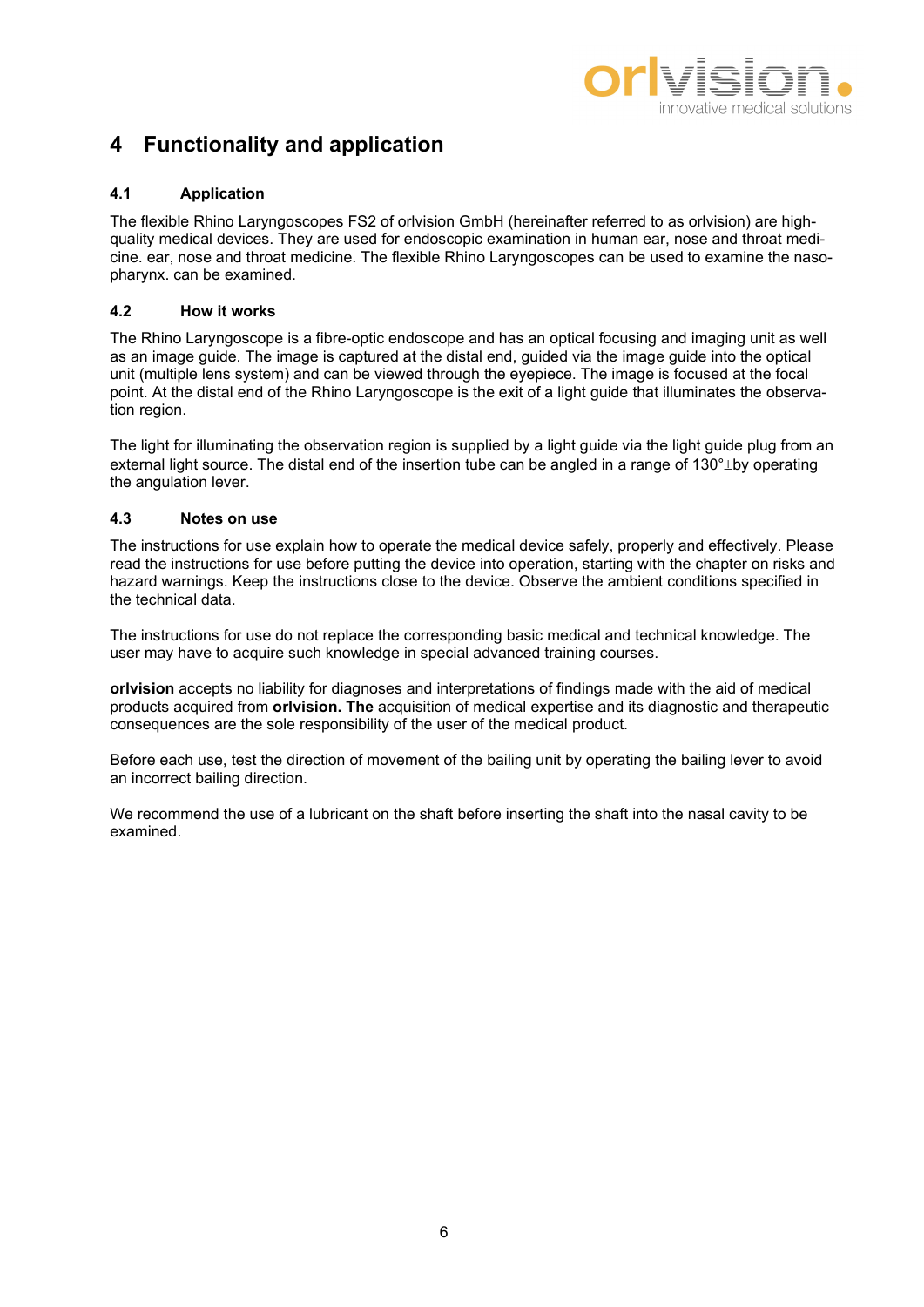

#### 4.4 Scope of delivery

The scope of delivery for the flexible Rhino laryngoscope is as follows:

 The Rhino Laryngoscope: Handpiece with insertion tube and the connection sockets for the light guide to the cold light source and for connection to the pressure tester.



- A hand air pump (pressure tester; item no. M-860-00003-0057) for carrying out the leak test.
- These instructions for use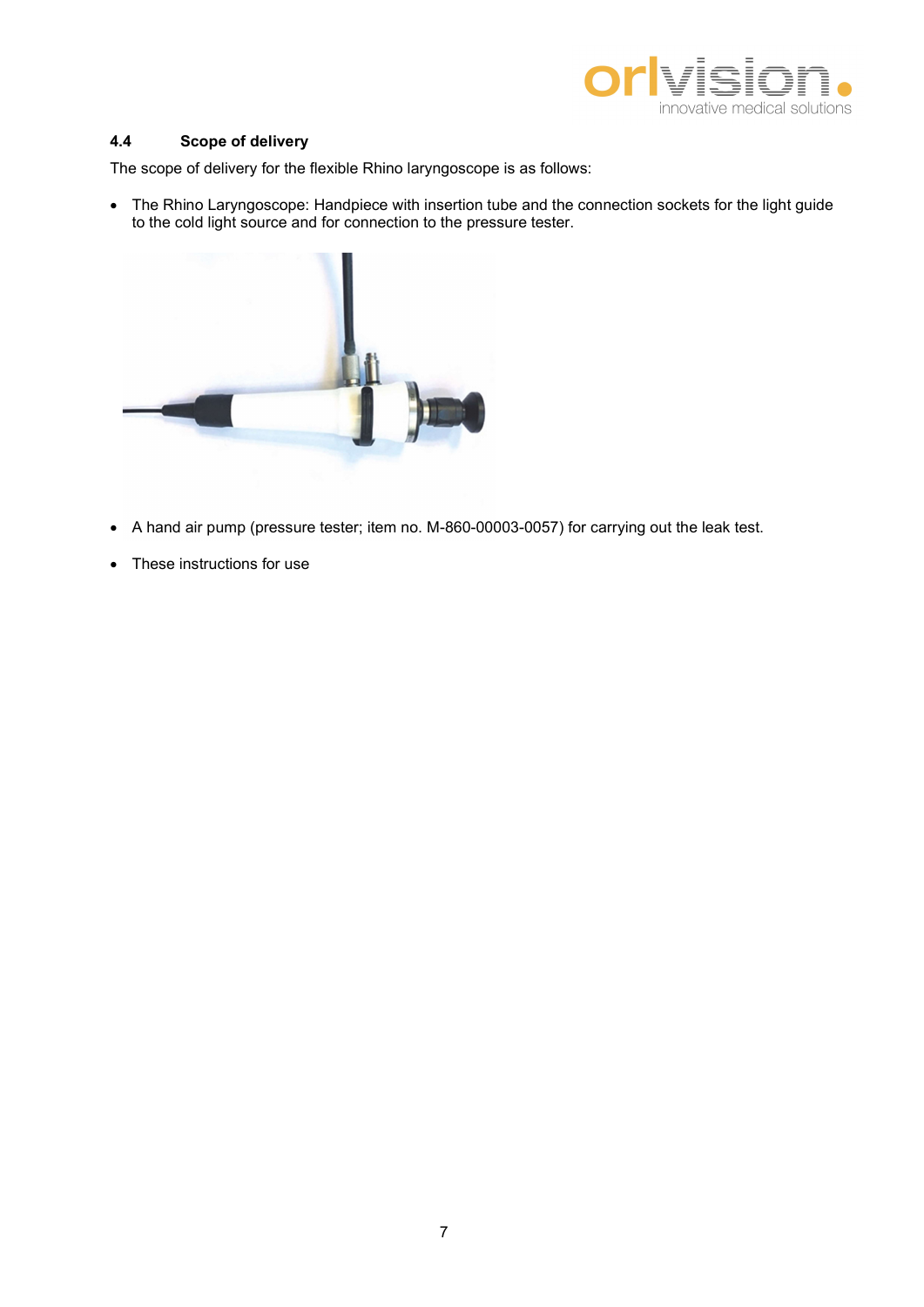

### 5 Technical data, manufacturer and accessories

| <b>Parameter</b>                                          | Data                                 |
|-----------------------------------------------------------|--------------------------------------|
| Focus area                                                | $3$ mm $\pm$ 1 to 50mm -5 / +10      |
| Field of view (FOV)                                       | $90^\circ \pm 5$                     |
| Diameter distal end                                       | $2.9$ mm + 0 / -0.1                  |
| Diameter insertion tube                                   | $2.9$ mm $\pm 0.1$                   |
| Distal angulation up / down                               | $130^{\circ} \pm 5$                  |
| Working length                                            | 300 mm $± 5$                         |
| Total length                                              | 540 mm                               |
| Weight in g                                               | $310g \pm 10$                        |
| Risk class according to EU specifications                 |                                      |
| Transport and storage temperature in ° Celsius            | $-10^{\circ}$ C to + 60 $^{\circ}$ C |
| Operating temperature in ° Celsius                        | $0^\circ$ to + 40 $^\circ$           |
| The distal end can warm up to 9°C above room temperature. |                                      |
| Relative humidity                                         | 0 to 100 %                           |
| Air pressure                                              | 950 to 1050 hPa                      |
| Protection class against environmental influences         | IP 68                                |
| Operating mode                                            | Continuous operation                 |

### 5.1 Technical data Rhino Laryngoscope FS2

### 5.2 Manufacturer

The manufacturer of the Rhino Laryngoscope FS2 is: orlvision GmbH Gewerbestraße 17 D-35633 Lahnau

Tel.: +49 (0) 64 41 67 92 98 - 0 Fax.:  $+49(0)$  64 41 67 92 98-99

#### info@orlvision.de www.orlvision.de

### 5.3 Recommended accessories

Only use a medically approved cold light source.

Attention: The light source must meet the requirements of the standard DIN EN ISO 60601-1! The connection on the Rhino laryngoscope is compatible for light guides with ACMI / Storz / Wolf endoscope connection.

Possibilities:

- Lighthandle Firefly ES201, 5W LED
- Light source orlLED 180, ILO



If a high-power cold light source is used and there is dirt at the outlet of the light guide or the light inlet plug on the laryngoscope, strong heat may be generated due to light absorption. There is a risk of burns.

On request, we are also happy to offer you a wide range of adaptation options to light sources and endoscopes of other makes and also to LED hand-held light sources.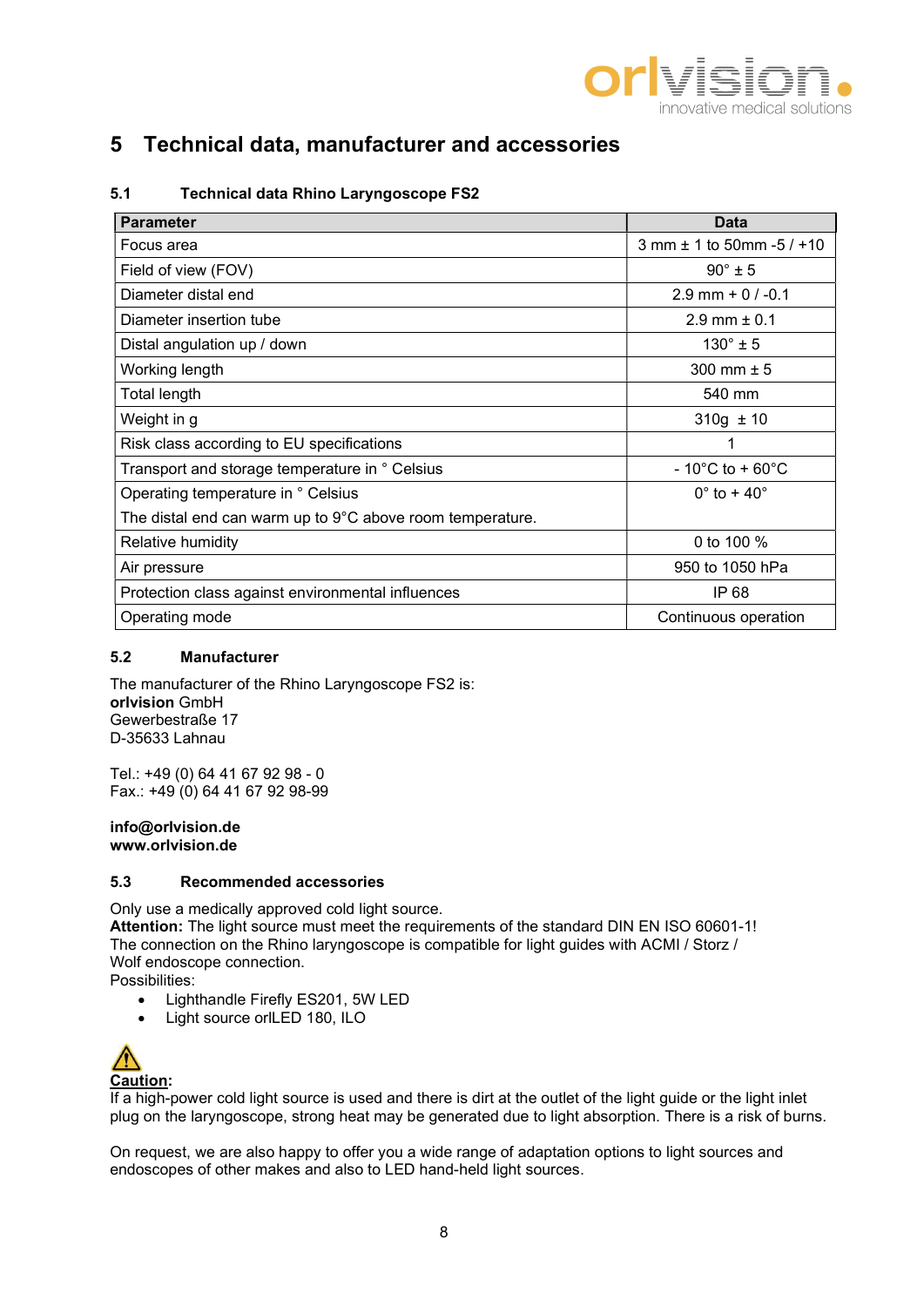

### 6 Use of the Rhino Laryngoscope

#### 6.1 Insert, angle and retract the insertion tube.

Carefully insert the insertion tube into the regions to be examined (nasal and pharyngeal cavities). If necessary, the distal end can be adjusted by 130° with the angling lever (see illustration). The level of adjustment should be tested in a free trial. The examining doctor holds the laryngoscope in his hand to check the adjustment of the distal end.

After the examination, return the angling lever to the rest position and carefully withdraw the insertion tube.



### 6.2 Finishing the examination

After use, the laryngoscope must be cleaned and disinfected, see chapter 7.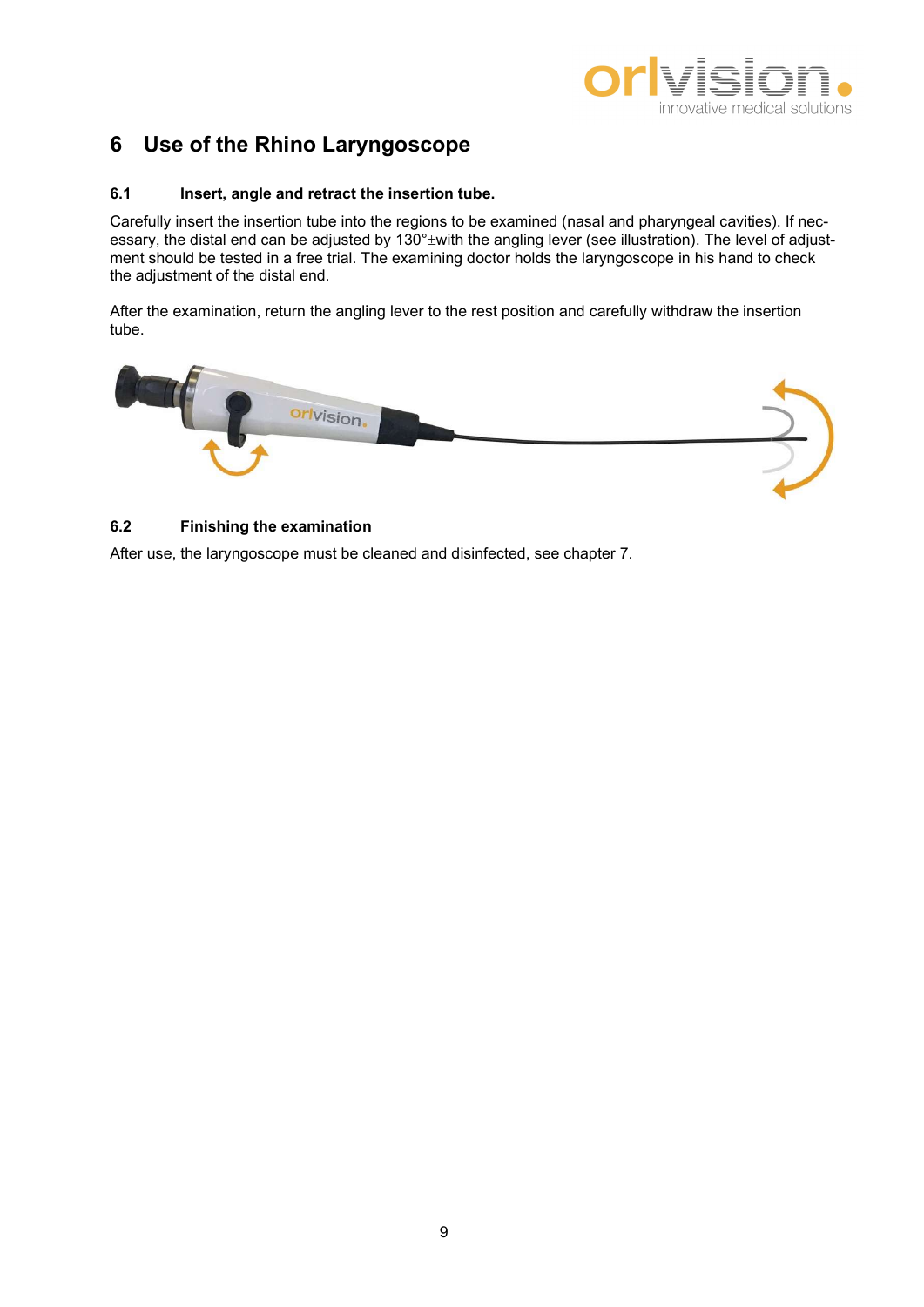

### 7 Cleaning, care and disinfection

### 7.1 Manual procedures

### 7.1.1. Cleaning

The laryngoscope must be carefully cleaned after each use. To do this, wipe it with a clean disposable cloth soaked in an appropriate disinfectant on all accessible external parts.

We recommend for cleaning: 2% Sekusept® active (manufacturer Ecolab). Leave on for 5 minutes. Make sure that the surfaces remain moist. Wipe with a dry disposable cloth afterwards. Alternatively, we recommend Triamin disinfectant wipes from Wet Wipe (available from Orlvision). Contact time depending on possible organisms 5-15 minutes, see separate data sheet, available at www.wetwipe.eu .

## Caution:

Please do not exert large mechanical forces on the flexible end of the endoscope when wiping it, the light and image guides inside could be damaged (breakage).

### 7.1.2. Disinfection

Disinfection may only be carried out by trained personnel and in accordance with the specifications of the Robert Koch Institute.



#### Before each disinfection/insertion, a leak test (see chapter 7.4) must be carried out. In case of leakage, the laryngoscope must be discarded immediately and sent to the manufacturer for repair. In case of leakage, the immersion disinfection becomes ineffective!

We recommend the following disinfection: Immersion disinfection with 2% Sekusept® active. (manufacturer Ecolab). Immersion time 30 minutes.



Permanent immersion of the laryngoscope in concentrated alcohol will cause irreversible damage. If necessary, perform a short wipe disinfection. However, make absolutely sure that the alcohol can evaporate immediately after the wipe disinfection.

### 7.1.3. Final rinse

Remove the laryngoscope and accessories from the disinfectant solution with fresh disposable gloves. Place the disinfected laryngoscope in a basin/tub with microbiologically safe water (drinking water quality). Use fresh water for each instrument. Thoroughly rinse the outer surfaces of the laryngoscope with microbiologically safe water.

### 7.2 Machine processes

We recommend the following procedures with the washer-disinfector BHT INNOVA® E3 CMS DC from CANTEL GmbH or an equivalent machine with the settings given below.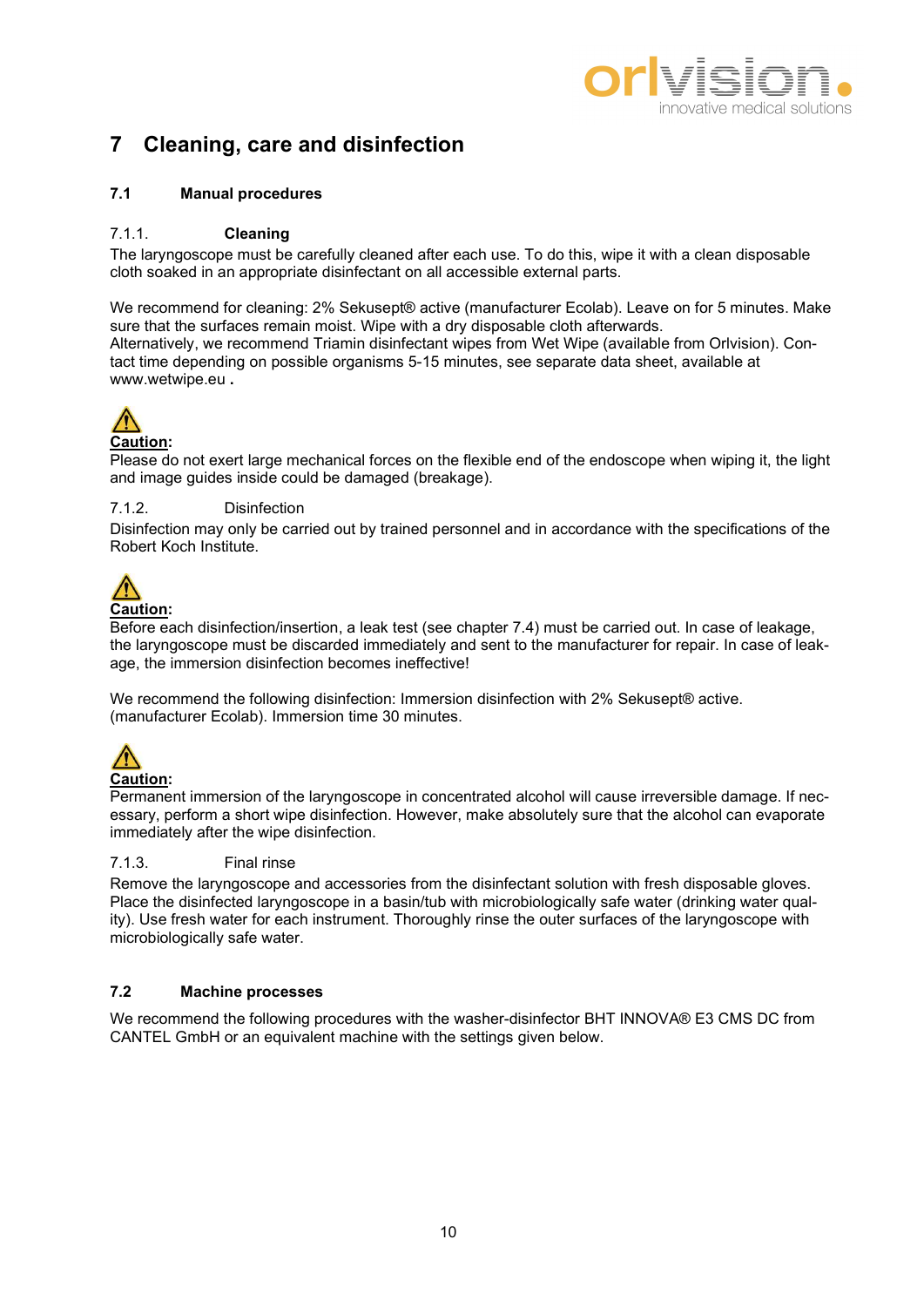

#### 7.2.1. Cleaning

Cleaning agent: 0.5 % Dr. Weigert neodisher Mediclean forte®

Automatic cleaning process with programme no. 24 with the following settings:

- o Step Pre-cleaning for 4 minutes
- o Step Emptying
- o Step Cleaning 0.5% at 37°C for 6 minutes
- o Step Cleaning 0.5% at 43°C for 6 minutes
- o Step Emptying
- o Step Intermediate rinse for 2 minutes

## Caution:

Before each cleaning or disinfection / insertion, a leak test (see chapter 7.4) must be carried out. In case of leakage, the Rhino Laryngoscope must be discarded immediately and sent to the manufacturer for repair. In case of leaks, the disinfection becomes ineffective!

 Pre-cleaning: Pre-cleaning with pre-soaked wipes with 0.5 % Dr. Weigert neodisher Mediclean forte® until the instrument is visually clean.



### Caution:

Please do not exert great mechanical forces on the flexible end of the endoscope when wiping it, the light guides inside could be damaged (breakage).

- CleaningCleaning agent : 0.5 % Dr. Weigert neodisher Mediclean forte®.
- DisinfectionDisinfectant : 1.0 % Dr. Weigert neodisher endo SEPT PAC

Automatic cleaning and disinfection process with programme no. 22 NORMAL-PAA with the following settings:

- $\circ$  Step Pre-cleaning for 4 minutes
- o Step Emptying
- o Step Cleaning 0.5% at 37°C for 6 minutes
- o Step Cleaning 0.5% at 43°C for 6 minutes
- o Step Emptying
- o Step Intermediate rinse for 2 minutes
- o Step chemical disinfection with 1% disinfectant at 25°C for 10 minutes.
- o Step Emptying
- o Step Final cleaning at 20°C for 4 minutes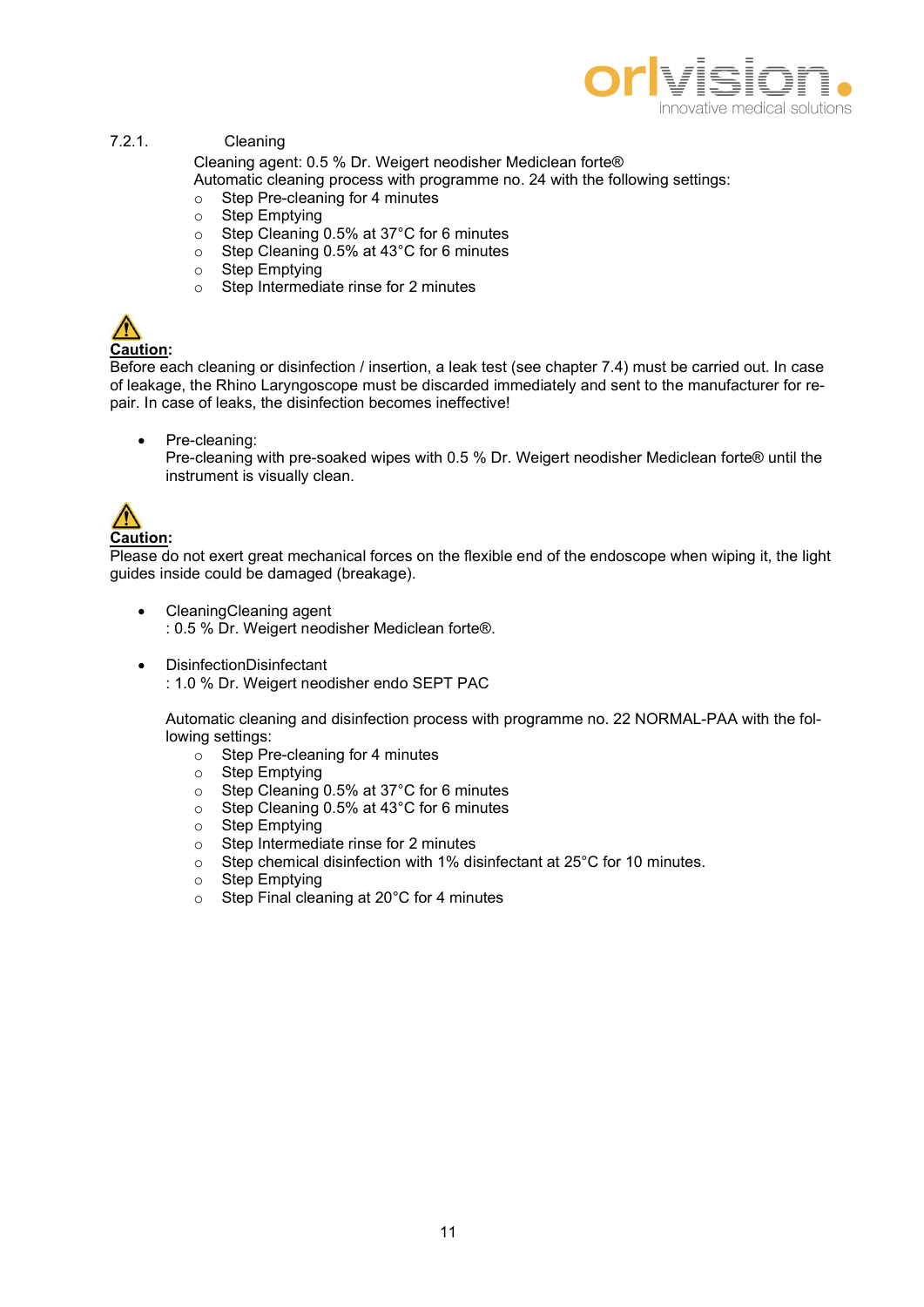



Usually the laryngoscope is connected to the automatic pressure monitoring system during machine cleaning. If this is not done, we recommend using the optionally available cover cap M-860-0003-0086-P to protect the valve connection.

It is also recommended to use this cover cap for manual cleaning.



Fig. 5, Cover cap Article number M-860-0003-0086-P



Figure 6: Valve cover cap fitted

#### 7.3 Leak test



The leak test must be carried out before each reprocessing! The light guide may be removed for the leak test.



Illustration: Connection pressure tester



The connection tube of the pressure tester and the connection of the pressure tester to the laryngoscope must be dry!

Place the valve adapter firmly onto the connection of the pressure tester and turn them a quarter turn clockwise. The pressure tester is now firmly connected to the laryngoscope and cannot be pulled off.

Close the drain plug on the pressure tester. Create a test pressure of 160 (±10) mmHg by pumping the leak tester.

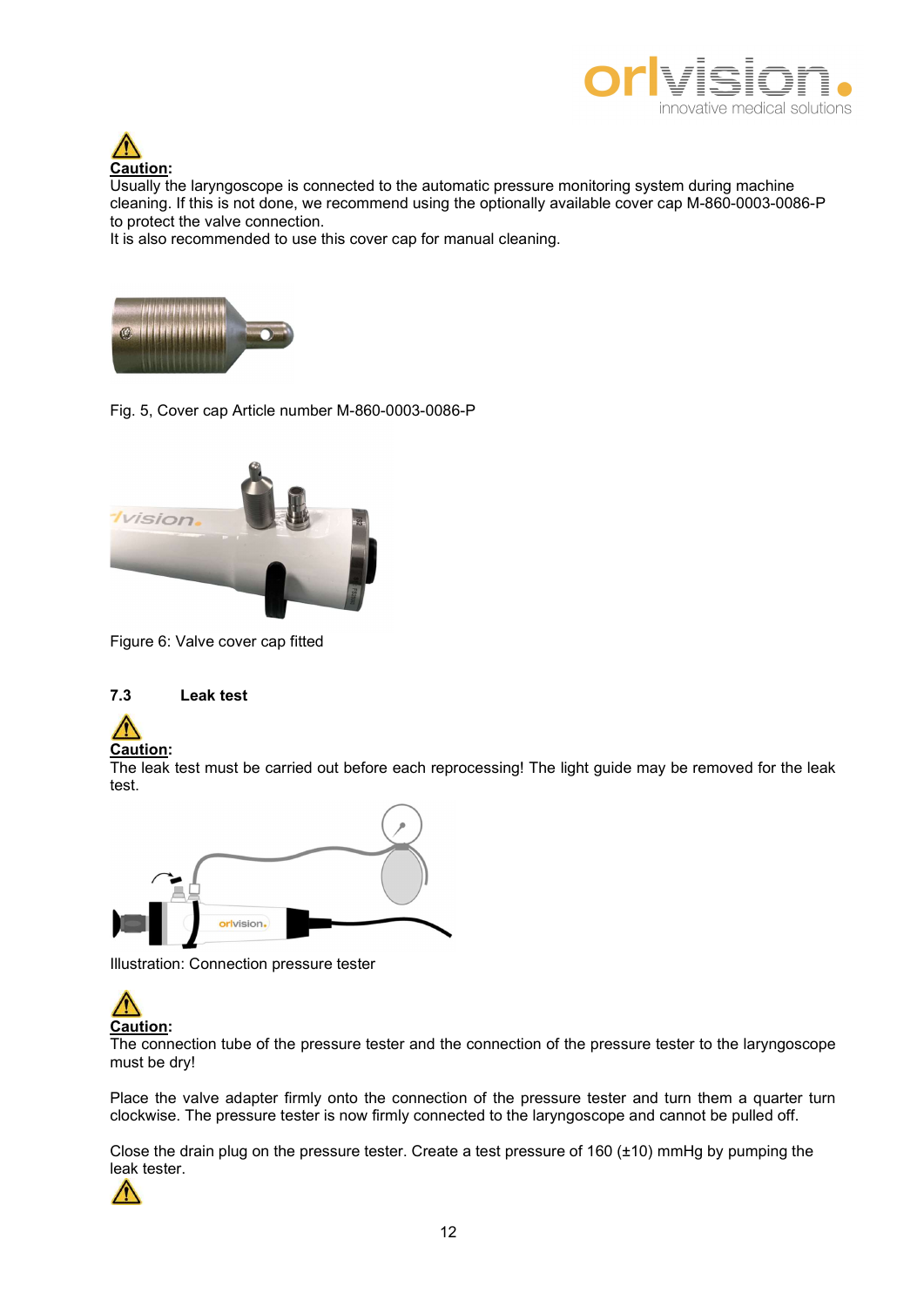

### Caution:

If the manometer reading drops by more than 10 mmHg within one minute, do not immerse the laryngoscope in liquid. In this case, wipe the outer sheath with the recommended disinfectant or isopropanol 70 %, wrap the laryngoscope in a protective foil cover, pack it in the original packaging and label it "leaking, not disinfected". Then hand it over to the service workshop or the manufacturer.



Never connect or disconnect the tester under water, otherwise moisture may enter the unit and repair may be necessary.

After completing the leak test, open the valve on the leak tester to release the excess pressure. Then turn the tester connection cap to the left and pull off the tester connection.

### 7.4 Care

The Rhino Laryngoscope is easy to care for. Apart from thorough cleaning and regular checking for damage, no special care is required. The Rhino Laryngoscope should be stored in a dry place, safe from dust.

### 8 Maintenance and repairs

#### 8.1 Maintenance

The components of the Rhino Laryngoscope are maintenance-free for their users. Repairs and maintenance work may only be carried out by **orlyision** or by specialist companies authorised by orlyision. The company orlvision provides all necessary product documentation to the authorised companies.



### Caution:

Unauthorised opening, repairs and modifications to the laryngoscope release **orlyision** from any liability for operational safety. This will void any warranty claims during the warranty period.

### 8.2 Return

In order to avoid damage due to transport and shipping in the event of a return, please use only the original shipping packaging.

### 9 Reporting of serious incidents

All serious incidents related to this product shall be reported to the manufacturer and to the competent authority of the Member State in which the user and/or the patient is established.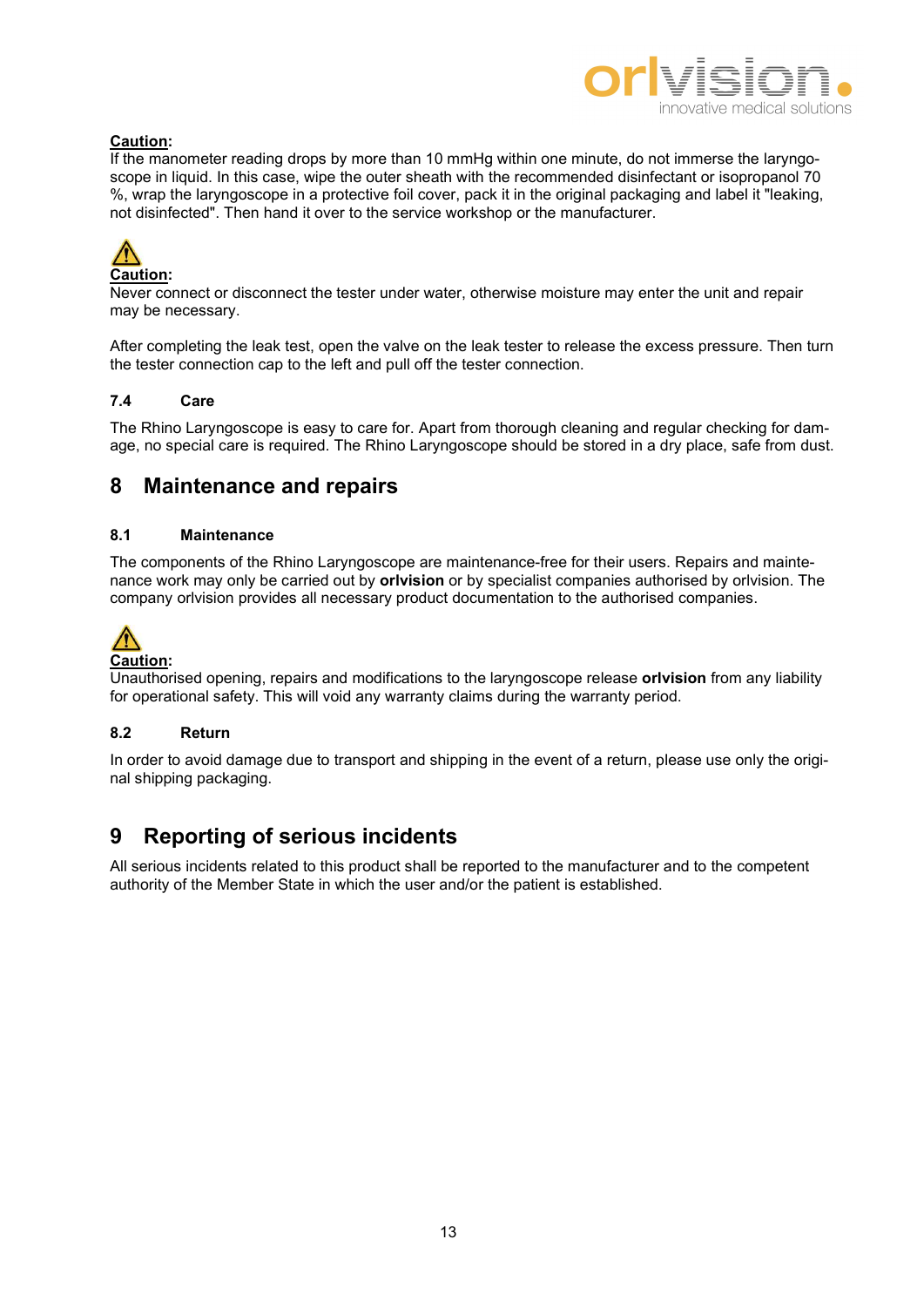

| <b>Notes</b> |  |  |  |  |
|--------------|--|--|--|--|
|              |  |  |  |  |
|              |  |  |  |  |
|              |  |  |  |  |
|              |  |  |  |  |
|              |  |  |  |  |
|              |  |  |  |  |
|              |  |  |  |  |
|              |  |  |  |  |
|              |  |  |  |  |
|              |  |  |  |  |
|              |  |  |  |  |
|              |  |  |  |  |
|              |  |  |  |  |
|              |  |  |  |  |
|              |  |  |  |  |
|              |  |  |  |  |
|              |  |  |  |  |
|              |  |  |  |  |
|              |  |  |  |  |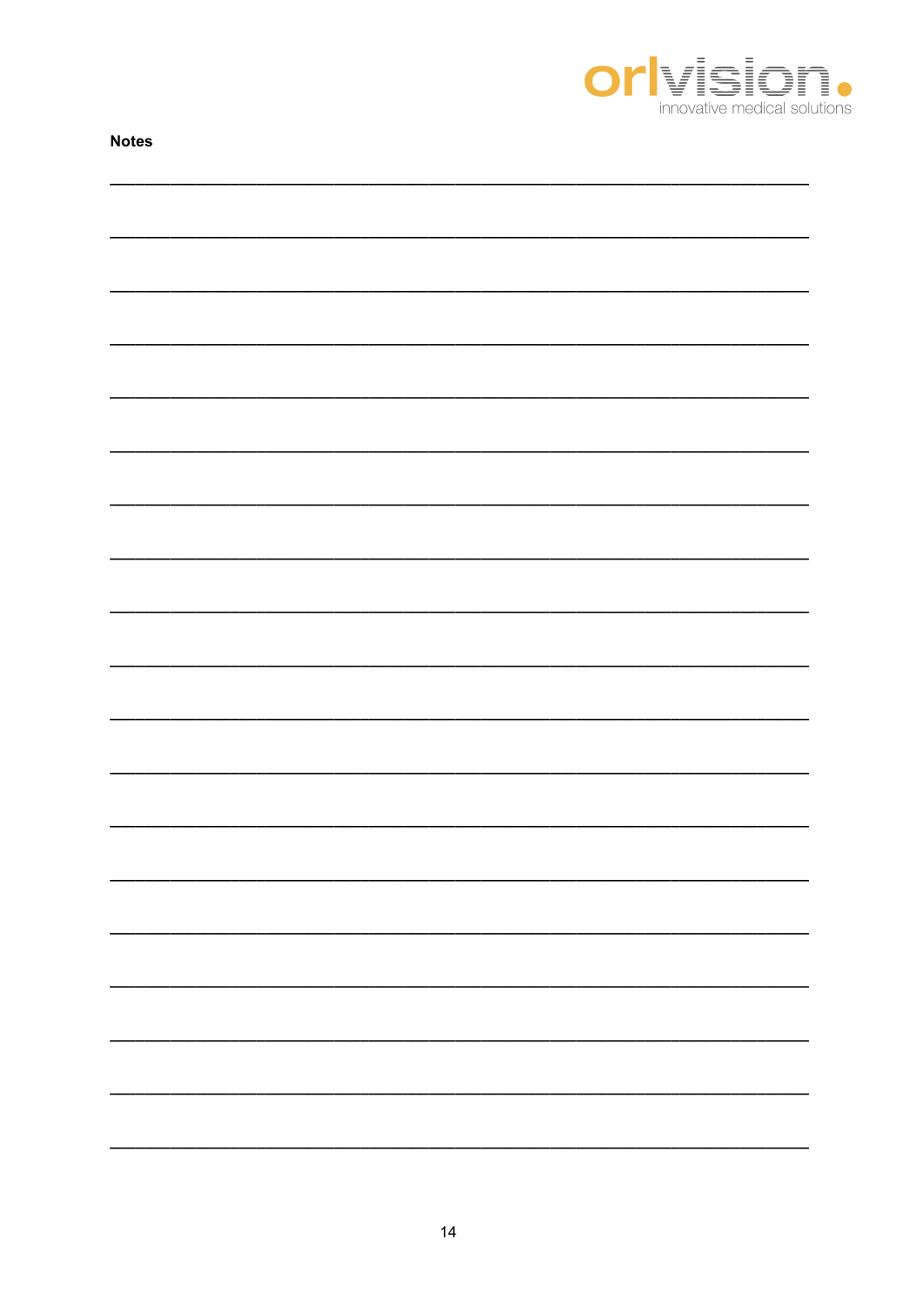

| <b>Notes</b> |  |  |  |  |
|--------------|--|--|--|--|
|              |  |  |  |  |
|              |  |  |  |  |
|              |  |  |  |  |
|              |  |  |  |  |
|              |  |  |  |  |
|              |  |  |  |  |
|              |  |  |  |  |
|              |  |  |  |  |
|              |  |  |  |  |
|              |  |  |  |  |
|              |  |  |  |  |
|              |  |  |  |  |
|              |  |  |  |  |
|              |  |  |  |  |
|              |  |  |  |  |
|              |  |  |  |  |
|              |  |  |  |  |
|              |  |  |  |  |
|              |  |  |  |  |